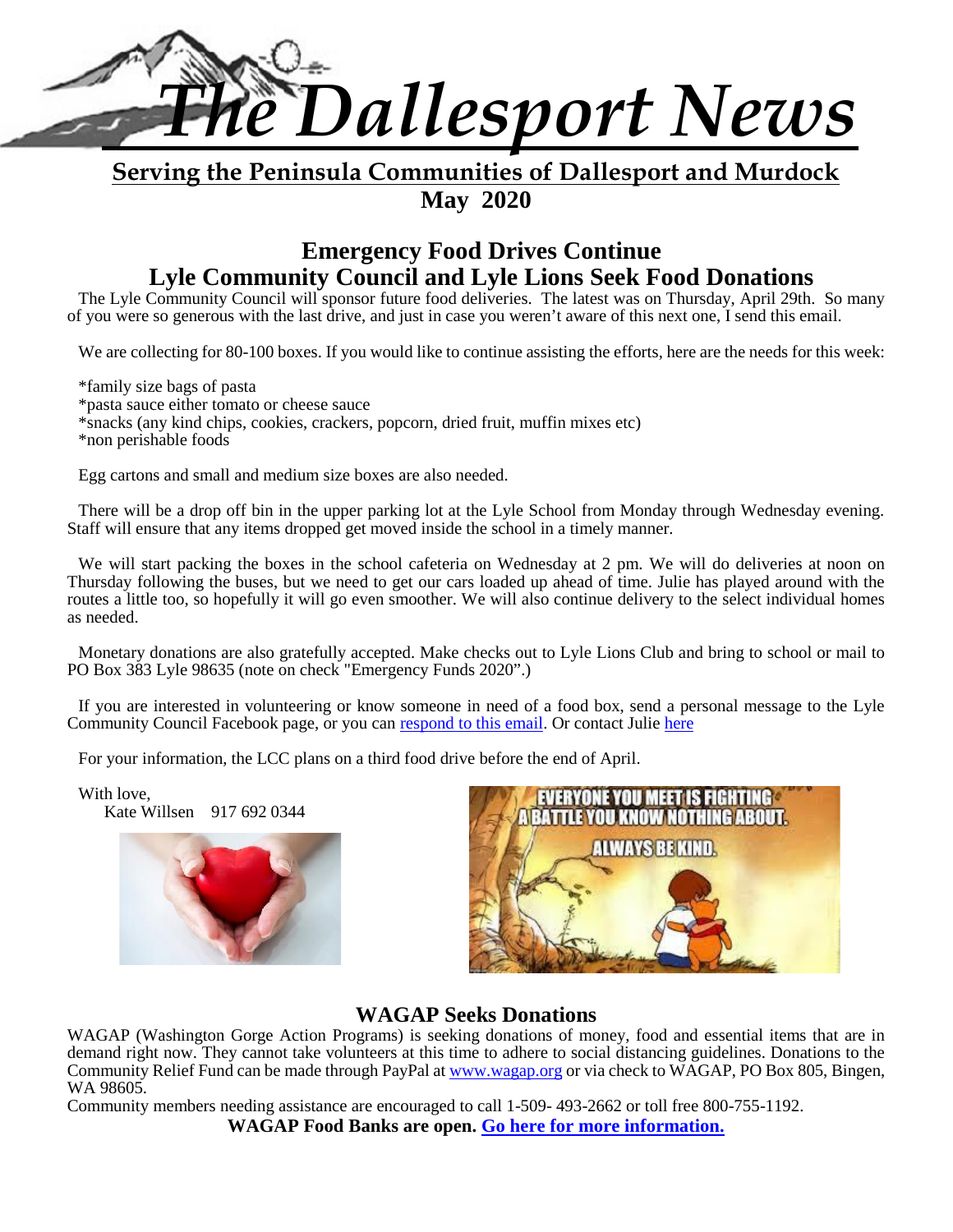#### **Book Review By Judy Bane "When All The Girls Have Gone" by Jayne Ann Krentz**

The first book in the "Cutler, Sutter & Salinas" series

When Charlotte Sawyer is unable to contact her step-sister, Jocelyn, to tell her that one her closest friends was found dead, she discovers that Jocelyn has vanished.

Beautiful, brilliant - and reckless - Jocelyn has gone off the grid before, but never like this. In a desperate effort to find her, Charlotte joins forces with Max Cutler, a struggling PI who recently moved to Seattle after his previous career as a criminal profiler went down in flames - literally. Burned out, divorced and almost broke, Max needs the job.

After surviving a near-fatal attack, Charlotte and Max turn to Jocelyn's closest friends, women in a Seattle-based online investment club, for answers. But what they find is chilling. When her uneasy alliance with Max turns into a full blown affair, Charlotte has no choice but to trust him with her life. For the shadows of Jocelyn's past are threatening to consume her - and anyone else who gets in their way.

Jayne Ann Krentz is a prolific writer, with many pen names and many genres of her books in print. Some of her pen names are Amanda Quick, Jayne Castle and Stephanie James.

With a quick wit and an inventive mind, she will keep you entertained no matter the name she's writing under. I hope you enjoy her work as much as I do.

#### **Senior Services**

Klickitat County Senior Services offices are currently closed to the public but we are staffed and are able to provide telephone support Monday through Friday from 8am to 5pm. Staff are available to answer questions, direct individuals to available community resources, and assist with online applications for benefits, issues with Social Security or Medicare, etc.

Klickitat County Senior Services has expanded our hot home delivered meals services (Meals on Wheels) during this COVID-19 period due to our congregate meal site locations being closed.

Meals are being provided to Seniors (60+) and spouse or caregiver in home with Senior as follows:

 Frozen home delivered meals anywhere in Klickitat County

 Hot Meals at 12-Noon on Mondays and Wednesdays delivered within 30 miles of our kitchen in White Salmon.

 Hot Meals at 12-Noon on Tuesdays and Thursdays delivered within 30 miles of our kitchen in Goldendale.

Seniors can also arrange a curbside pick up of a hot meal at our White Salmon or Goldendale locations on the hot meal days if preferred.

Call Klickitat County Senior Services to sign up:

Goldendale: 509-773-3757

White Salmon: 509-493-3068

Toll Free: 1-800-447-7858

Seniors can also call if they need essential grocery delivery or prescription pick up. Or if there is a need to have a food bank box delivered to their home.

Mt. Adams Transportation (MATS) Dial-A-Ride service is operating and provides transportation to essential medical transportation. Transportation to dialysis, chemo, radiation, or other medical services that require an in-person visit.

MATS Goldendale: 509-773-3060

MATS White Salmon: 509-493-4662 We continue to provide in-home care services through our licensed home care agency.

We have a staff person and a volunteer that are currently sewing cloth masks so we can provide those to staff, volunteers, and seniors or individuals that are vulnerable.

# **Lyle School District April 26**

With the extended school closure, we want you to know we are committed to making distance learning work for all students. Here are some things happening now:

**NEW!** We will start checking out laptop computers to our students in grades 6-12 who need a device for online learning. Students and parents can come to the school Monday-Thursdays between 9:30 a.m. to 11:30 a.m. and 1:30 p.m. to 3:30 p.m. An adult parent/guardian MUST sign a use agreement in order for students under 18 years of age to check out a device.

ALSO, learning packets are being sent home every two weeks with meals. The next delivery is tomorrow, Monday, April 27. You do NOT need to receive meals to meet the buses and pick up work packets.

If you miss the delivery on Monday you can meet the bus anytime the same week. Completed packets can be sent back to us via the meal delivery sites, or you can bring them to the school.

If you can't meet the bus, please call the school office to arrange a time to pick your child's learning packets up. Call 509- 365-2211, and dial extension 120 anytime during the message.

AND FINALLY, we've added a COVID-19 tab to the website. You can<br>find teachers' weekly instruction find teachers' weekly instruction schedules and extra online learning activities there.

**MORE INFO ON OUR WEBSITE,**<br>www.lyleschools.org #WegotthisLyle www.lyleschools.org #Lylestylelearning

**Klindt's Bookstore** 541-296-3355 315 E. 2nd Street, The Dalles

Hours: Mon. – Sat.8:00 am– 6:00 pm Sundays 11:00 am - 4:00 pm

**The Dalles/Wasco County Public Library** 541-296-2815

wascocountylibrary.com

722 Court Street, The Dalles **HOURS:**

Monday-Thursday 10 a.m. to 8:30 p.m. Friday-Saturday: 10 a.m. to 6 p.m. Closed Sunday

*\*FREE wireless Internet access* inside the library and on library grounds. **White Salmon Valley Community Library** 509-493-1132 - Town & Country Sq. White Salmon Open Tuesdays 10:00 am - 8:00 pm Wed.-Sat. 10:00 am - 6:00 pm

*\*FREE wireless Internet access* **Goldendale Community Library** (509) 773-4487 131 West Burgen Street Goldendale, Open M Tu Th F Sat 10am-6:00pm and 10 to 8 on Wednesdays

# **Bookmobile**

Fort Vancouver Regional Library 1-888-546-2707

The Library Bookmobile **Winter Schedule**

**Wednesdays**

\*Lyle Merc. 9:30-10:15 \*Book return available at this location Lyle Community School 10:30-12:30 Dallesport Church of Christ…1:45–3:00 A map of all FVRLibraries' bookmobile stops as well as printable schedules can be found at

http://www.fvrl.org/bookmobiles **\*\*\*Postponed until further notice\*\*\***

**How to Prepare and Protect Yourself** https://www.coronavirus.gov/?utm\_sour ce=liveintent.com&utm\_medium=banne r&utm\_campaign=AC\_CRNA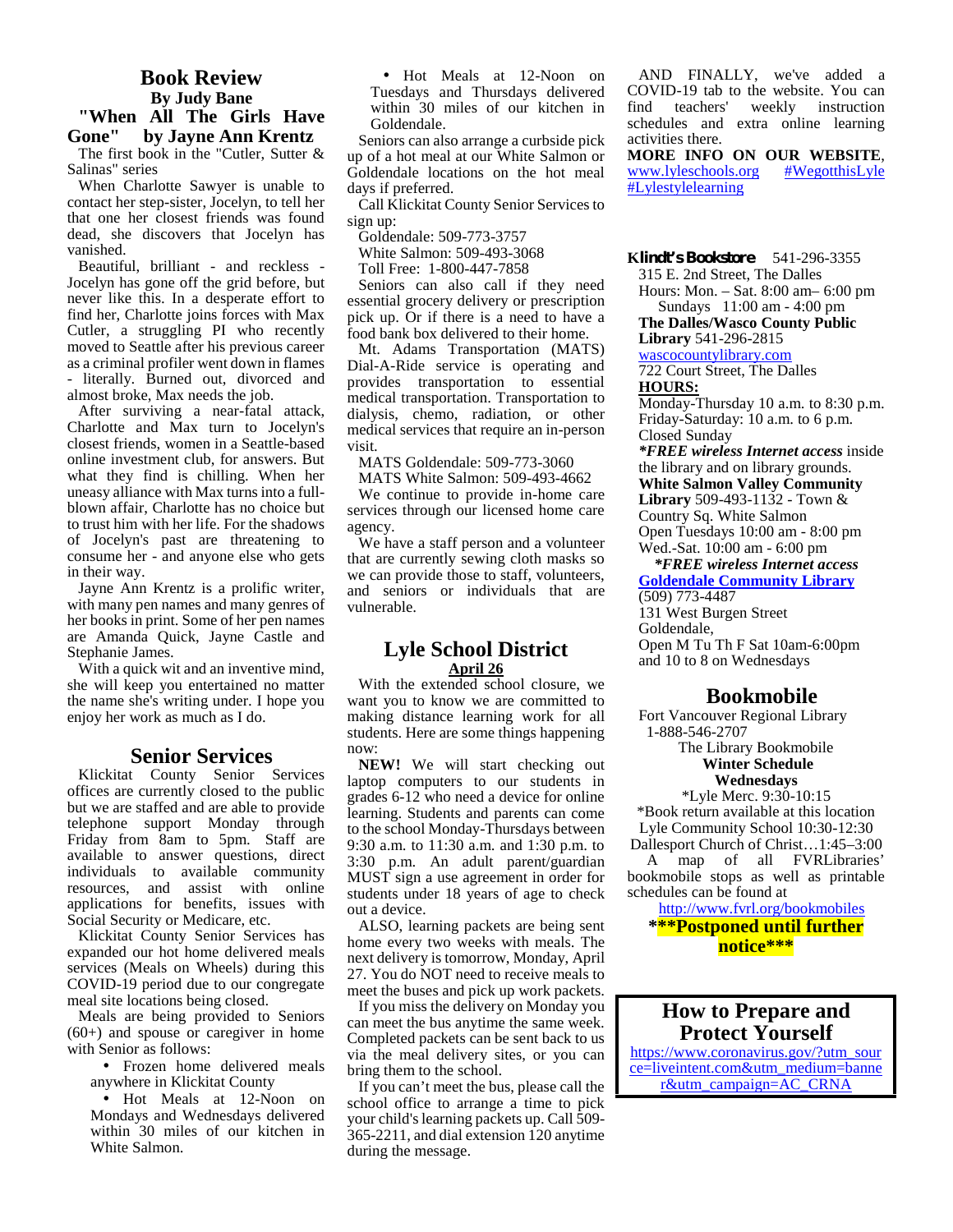# **Community Council Corner**

By Angie Jenkins The next meeting of the Dallesport- Murdock Community Council scheduled for Thursday **May 14, 2020 has been cancelled.**

**www.dallesport-wa.org**

# **Ice Cream Sales Coordinator WANTED**

The Dallesport Community Council has donated to a number of worthy causes in our community through the sale of ice cream at several summer events in the area. The people that used to run the ice cream sales are no longer able to do this. more We really need someone to step up from the community to house our trailer, power our freezer, store our ice cream, and manage the sales at local venues. Without that person or persons, we will be hard pressed to have any money to give away to good causes every year. Please contact Council Chairman Don McDermott if this sounds like something you would enjoy doing for your community. 509-767-2308 nod@gorge.net

# **Dallesport Garden Project**

Future meetings will be held the third Tuesday of each month at the Dallesport Community Center on  $6<sup>th</sup>$  Avenue at 7pm. Any questions please contact:

Rachel, Chairperson - 541-288-7014 or Angie, Secretary - 509-637-3151.

Interest in vegetable gardening is skyrocketing nationwide, prompted in part by temporary food shortages.

There's never been a better time to garden, and the term Victory Garden is popular again, echoing the national homegrown food drives that were so vital during both world wars.

**Meeting is cancelled**

# **Dallesport Water Dist.**

P.O. Box 131

Dallesport, WA 98617 If you have any questions regarding your water system, please feel free to contact. Water Manager: Scott Dixon 541-980- 6756, Certified Water Operator: Austin Wilson 541-980-6756, District Clerk: Chelsea Wooderson 541-980-6514

#### dwdmanager@gmail.com or dallesportwater@gmail.com

Office hours: 8:00am to 1:00pm Monday thru Thursday. 541-980-6514 Monthly meetings are held on the 2nd Wednesday of every month at 5:00pm at the Dallesport Community Center.

**May Meeting is Cancelled**

# **Delivery Service By First Responders Begins**

The Emergency Operations Center (EOC), in partnership with Washington Gorge Action Programs (WAGAP) began delivering essential supplies such as groceries to community members Friday, March 27. This service is intended for members of the Goldendale community in quarantine (may have been exposed to COVID-19), isolation (have tested positive for COVID-19), and high risk and vulnerable populations.

Delivery personnel are first responders from various local fire departments, Sheriff's Posse, and Search and Rescue (SAR). Delivery teams consist of two or<br>more personnel, wearing agency personnel, identifying clothing such as vests, and will maintain physical distancing rules of six feet or more from other persons. They leave groceries at the doorstep to help prevent the possible spread of COVID- 19.

The WAGAP Call Center's hours of operation are Monday through Thursday, 9 a.m. to 1 p.m. To access this service, community members should contact the WAGAP Call Center at (509) 493- 2662 or (800) 755-1192 for guidance on participating stores and the process.

# **Posse Members, & Volunteers**

The Klickitat County EOC in Unified Command with the KC Public Health Department is seeking volunteers to deliver supplies to those who cannot or should not leave their homes. Safety is our top priority. As such, response plans have been drafted which protect you and the people who need our help. Delivery shifts will be from approximately 0900 - 1700 daily and will start with a safety briefing that includes the importance of maintaining distance of six feet from other persons. In short, we will leave groceries at the doorstep.

We are seeking anyone who is NOT in the Vulnerable Populations (defined below) to respond to this email. As you are active on the Posse roster, I have your name, address, and phone number but could also use your expected days/hours of availability.

Through this task you will have a significant impact suppressing the spread of this pandemic.

Thank you for your service and for your consideration.

Respectfully,

Jeff Adams

Klickitat EOC Operations Section Chief (503)812-7610

#### **Klickitat County Health Department -**

**Home** http://www.prod.facebook.com/Klickitat countyhealth

**Washington State Department of Health - Home** http://www.facebook.com/WADeptHealth

**Department of Emergency Management sign up for Emergency Notifications and KCDEM programs can be found at http://klickitatcounty.org/249/Emergency- Management**

**Klickitat County Public Health http://klickitatcounty.org/1187/COVID-19**

# **Mental Health Crisis Lines**

The mental health crisis lines listed below **are available for all people in Washington** regardless of your income or whether you have insurance or not.

**For immediate help:** call 911 for a lifethreatening emergency.

**For suicide prevention:** Contact the National Suicide Prevention Lifeline at 1-800-273-8255 (TRS: 1-800-799-4889)

# **Klickitat County 1-800-626-8137 Washington State**

# **Department of Health**

Visit the state website for the latest COVID-19 information, statistics &

resources to help you and your family**.** https://coronavirus.wa.gov/?fbclid=IwA R0Fh\_NSvmJTNWOKwDcQTM02p4V bnIsIFxsE21FGplr944J4H8wwof8CfhQ

#### **PUBLIC NOTICE EXTENSION OF COUNTY FACILITIES CLOSURE**

Due to the ongoing COVID-19 situation, ALL KLICKITAT COUNTY OFFICES AND FACILITIES will remain closed to the public through May 18, 2020, or until the Governor removes the Washington State Stay Home, Stay Healthy emergency order. County offices and departments will be preparing to partially open to the public with coronavirus prevention protocols in place to ensure the safety and health of visitors and employees. If you have questions and business to conduct related to a specific office or department, please call or email them for instructions. If you cannot find contact information call the County Commissioner's Office at 509-773-4612 or email

BoCC@KlickitatCounty.org and we will connect you.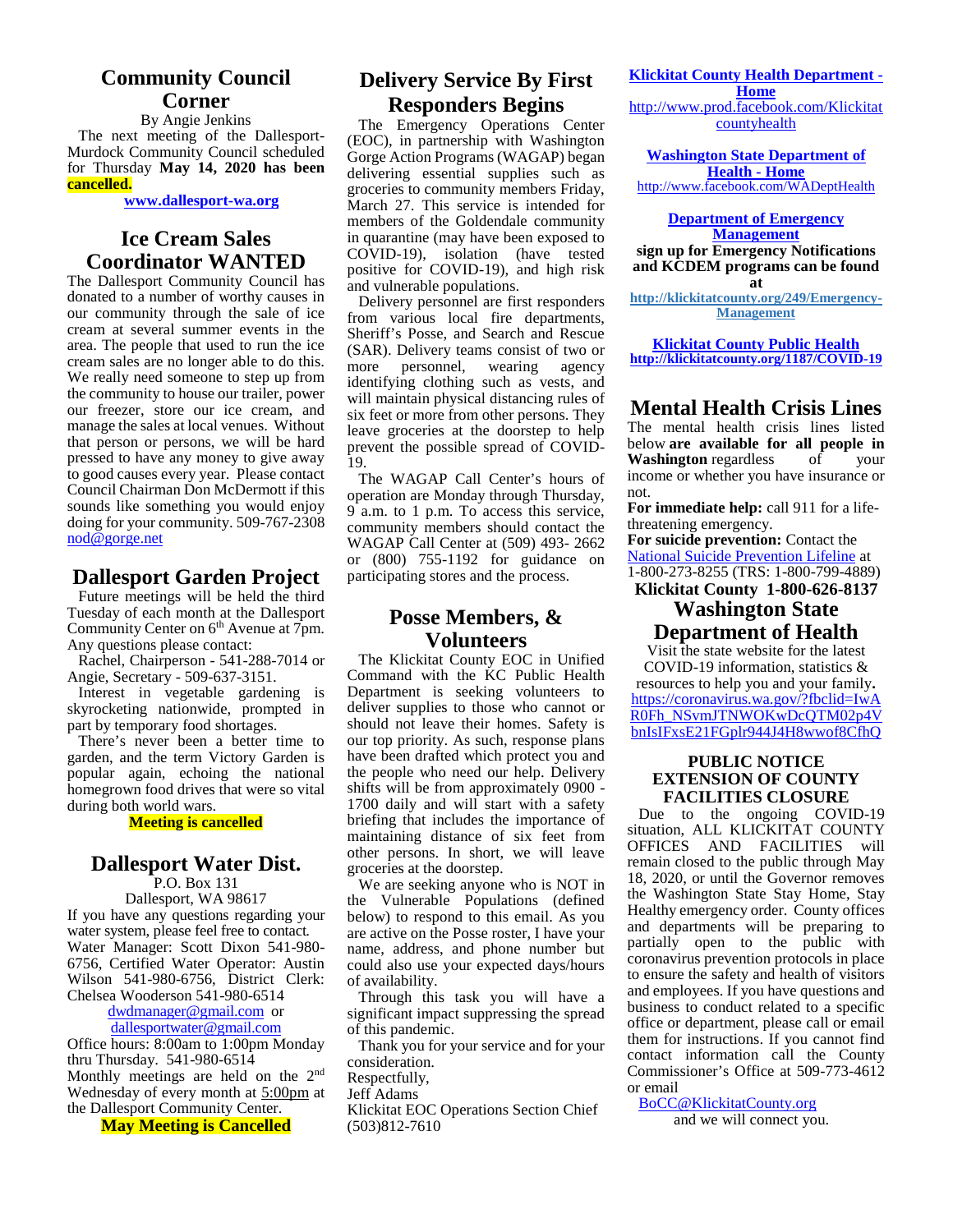# **Klickitat County in Unified Command Emergency Management & Public Health**

Emergency Operations Center Public Information Officer 509-250-0528 klickitateocpio2@gmail.com Media Release April 17th, 2020, at 5:15 PM

#### **Thank you Klickitat County!**

The Klickitat County Commissioners, the Mayors of Bingen, Goldendale, and White Salmon along with the Public Health and Emergency Management Department EOC staff, offer our most sincere gratitude to the people of Klickitat County that have been doing the right things. Your continued efforts are keeping our community safe and healthy! **Thank you!** The steps we have taken collectively and as individuals over the last several weeks are making a difference! The statistics support that.

Each and every one of you has made a difference in the COVID-19 response and those efforts are directly correlated with our county reporting very low numbers of positive COVID-19 cases. Statistically we are ahead of the curve! We all have endured many inconveniences and hardships while learning to navigate this pandemic. We are a united community and have come together to support our medical providers, emergency responders, essential workers and our neighbors. Many local businesses and individuals donated personal protective equipment to the Emergency Operations Center so we could keep emergency responders and medical providers serving their communities safely. Our local essential businesses are making changes to better assist and keep you healthy by offering curbside pickup and delivery options. You have organized volunteer groups to assist those in need by making face masks, assisting with food boxes and food bank orders to go. Many of you have lent a helping hand to a neighbor or contributed with simple mutual respect. The little things matter; kindness matters! We want you to know that we see you and we **Thank You**.

We are making progress and we should remind each other of that daily. Things will improve, we will get back to our new normal lives soon and be able to enjoy our beautiful county. Right now, we are doing the right thing. We are united in this challenge in our county because of our response efforts! We should all continue to respect each other's circumstances.

The Public Health Department together with the Department of Emergency Management, our Healthcare Providers, City and County employees and emergency response agencies have all done an outstanding job of implementing an effective plan very rapidly countywide. We are fortunate to have a connected community that cares deeply for the health and safety of all people in Klickitat County. Let's stay united, as a community and continue to uphold one another. Unique situations require unique solutions. Klickitat County and it's people are unique and continue to find solutions to get through this.

**Stay Home and Stay Healthy ~ We Got This Klickitat County**

# **Port Of Hood River Readies Pay-By-Plate System To Restart Tolling**

#### *Toll bills will be mailed to bridge users that don't have BreezeBy*

On March 17, the Port of Hood River stopped accepting cash toll payments to stop person-to-person contact at the toll booth and potentially reduce the risk of COVID-19 coronavirus spread in the community. The toll booth has since remained closed to reduce the use of Personal Protective Equipment (PPE) for non-medical purposes, in compliance with Oregon Governor Kate Brown's Executive Order 20-10. BreezeBy electronic tolling was suspended on March 20.

**On May 1,** the Port will resume tolling, but will implement a Pay-by-Plate billing system for all vehicles that **do not have a BreezeBy transponder**. About seven days after a vehicle crosses the bridge, a Pay-by-Plate toll bill will be sent in the mail to the registered owners of that vehicle with charges for the \$2 base toll rate plus a \$3 ancillary fee per crossing. The Port is developing a process now to accept payment for tolls within seven days that would not include the \$3 fee, but details on that payment process are not yet available. BreezeBy toll rates will remain the same, at a \$1 base toll and no ancillary fees. Base toll rates are for 2-axle vehicles.

The BreezeBy system is largely used by local commuters and provides a discount on the cash toll rate. There are no fees to open an account, and the first transponder per household is provided for free. The Port is urging all residents and businesses in the MidColumbia region that do not already have BreezeBy to create a new account online before May 1 to save up to 50% on bridge tolls and avoid the \$3 per crossing ancillary fee that will begin to be charged to non- BreezeBy customers on that date. New BreezeBy accounts can be opened online at portofhoodriver.com (Click "BREEZEBY" then click "New Account") and transponders will be mailed within a couple of business days.

All vehicle traffic will continue to be directed through the outside lanes at the toll plaza located on the Oregon side of the bridge. All bridge users are urged to comply with the 10 mph speed limit through the toll plaza.

For more information, contact the Port of Hood River via email to porthr@gorge.net.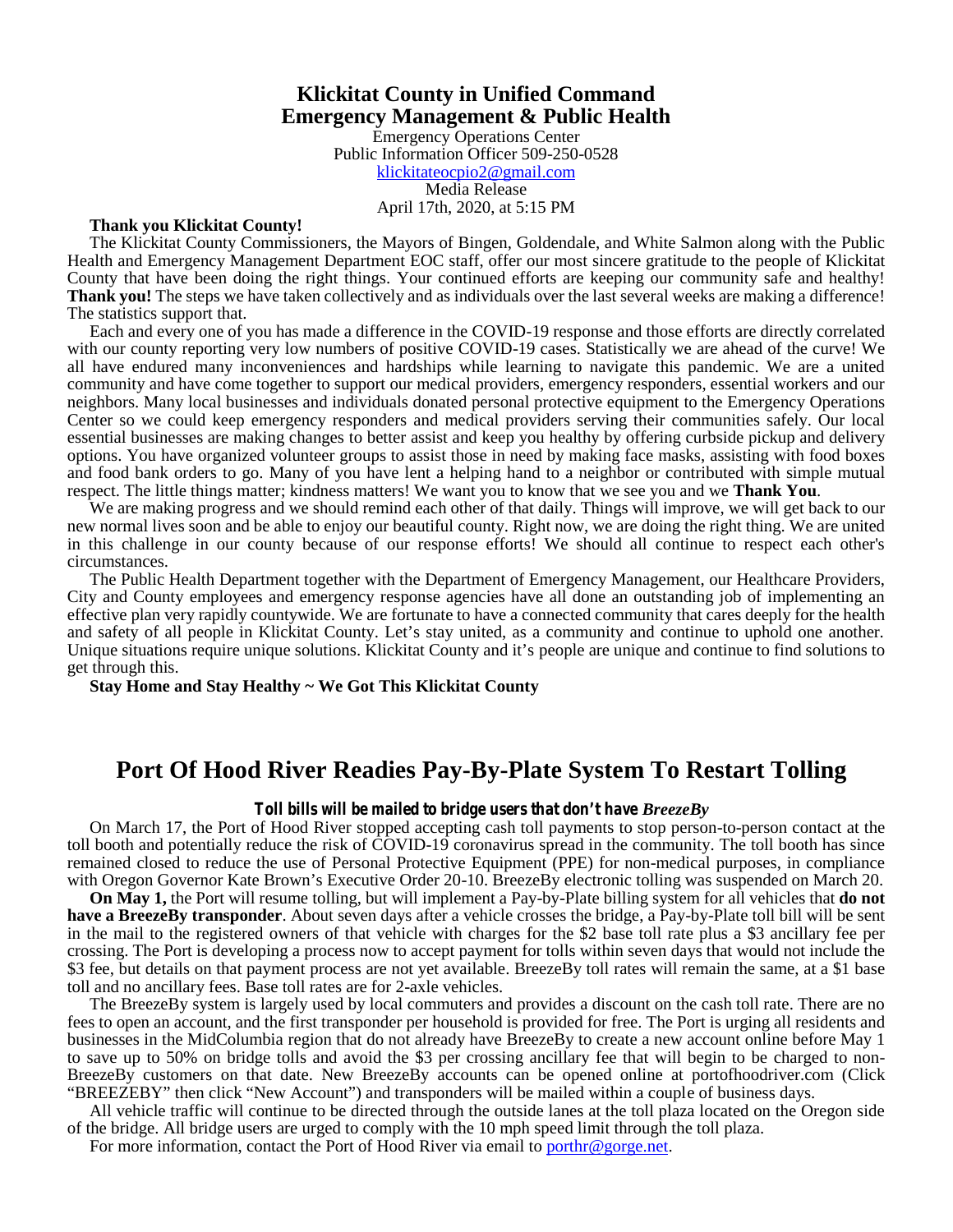# LYLE SCHOOL DISTRICT #406

# **Lyle Schools Webpage Link**

With the extended school closure, we want you to know we are committed to making distance learning work for all students. We'll be checking out computers starting Monday, April 27. New learning packets are available every other Monday. Online home learning resources are available here, too.

UPDATE: Learning Packets, Technology Checkout and Online Resources

# **Scholarship Donations**

We want to express our heartfelt thanks to two very special alumni, Barbara Sexton and George Cooper, for their years of dedication to the Lyle High School Alumni Association. The two of them established and, nearly single-handedly, continued the association for over 35 years. Among their accomplishments were organizing multi-class reunions and<br>creating a scholarship fund for new graduates creating a scholarship fund for new graduates.

With alumni donations and any profits from the reunions, the association awarded scholarships to Lyle High School graduates. Starting in 1987 with \$200 scholarships, they oversaw the investment of the fund, growing it to a balance that allowed them to present \$1,000 scholarships the past few years.

In 2019, the alumni association made its last award to Sydney Rains of the class of 2019. With no one stepping up to take over the association's management, Barbara and George are disbanding it. What was still in the scholarship fund -- just over \$11,0000 -- was transferred to the school district to be combined with the existing scholarship fund established by a \$35,000 donation by another alumnus, Robert Halverson.

And that, Barbara Sexton says, is very appropriate, because Mr. Halverson, who passed away in 2018, also donated most of the funds in the alumni association account. The account is invested with the Gorge Community Foundation and pays out enough every year for at least two scholarships, likely to soon be three.

Margaret Mead famously said, "Never doubt that a small group of thoughtful, committed citizens can change the world; indeed, it's the only thing that ever has." Barbara, George and Robert certainly did that for Lyle graduates.



Stay connected on Lyle School District's Facebook page or on our website at Lyle School District [www.lyleschools.org].

**(Klickitat, Lyle Against Substance Abuse Coalition) May 20th. 5 - 6:30 pm Meets the 3rd Wed of each month. Alternates between Klickitat and Lyle The Library Bookmobile--- Winter Schedule Canceled Wednesdays May 13th. & 27th . Cancelled \*Lyle Merc. 9:30-10:15 \*Book return available at this location Lyle Community School 10:30-12:30 Dallesport Church of Christ…1:45–3:00 Dallesport PTO Meeting Tue, May 5th . 2:45pm – 3:45pm Monthly on the first Tuesday Cancelled School Board meetings will be held @ 6pm on the fourth Wednesday May 27, 2020** *Support your school and attend a meeting.*

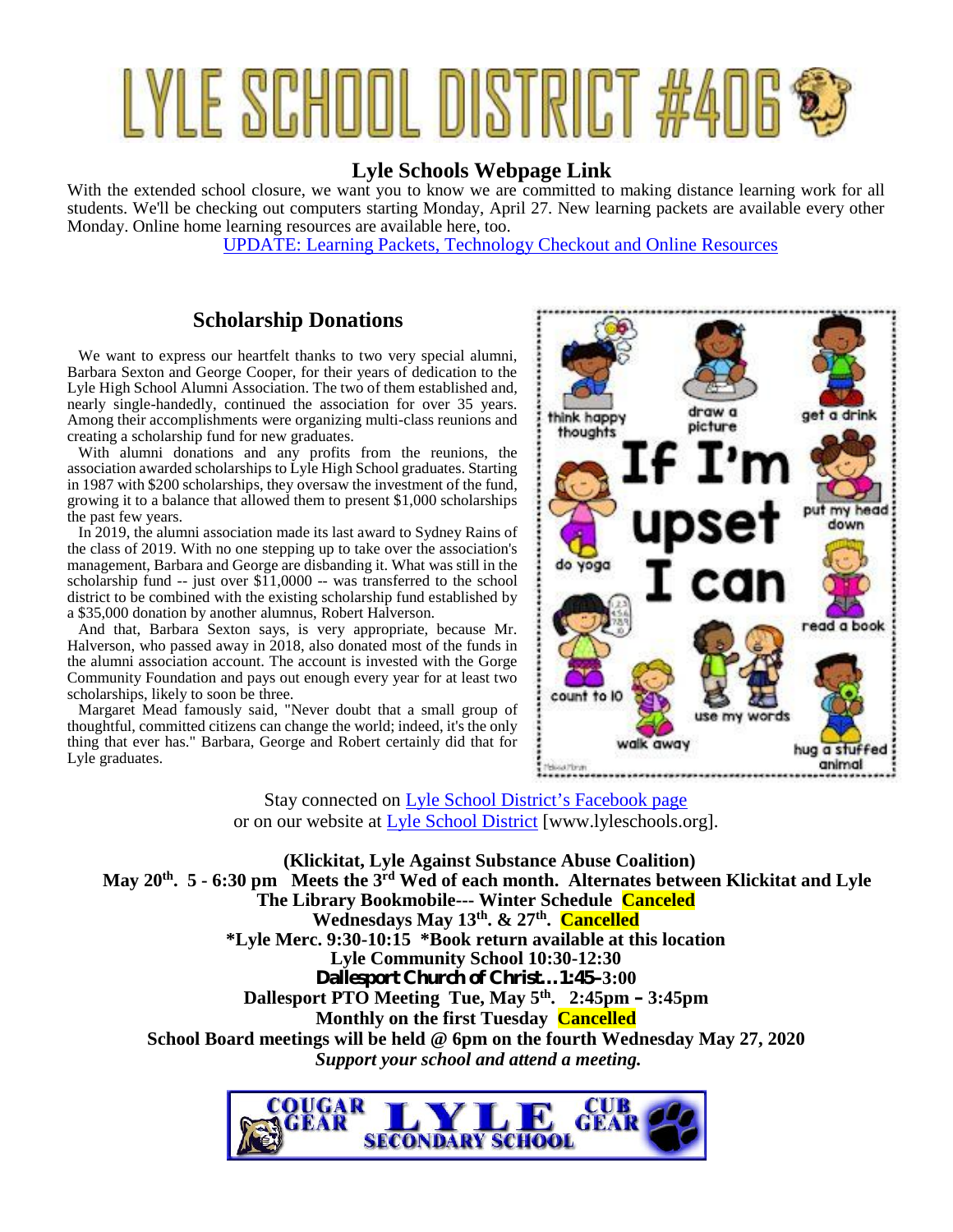#### **The Blue Barn Grill & RV Park**

Call for orders to go. (509) 748-4075 Open Monday – Saturday 12 - 7! **To see menu**

#### **….https://www.bluebarngrill.com/**

# **On The Fly Coffee Stop**

We officially have a drive thru Espresso Shop in Dallesport! Located at The Blue Barn. Hours are 6am -12 pm Mon - Sat! At the corner of Hwy 14 and Dallesport Road.

# **Immediate Care Immediate Care Center**

At long last, the MCMC Immediate Care Center will be opening this coming Tuesday April 7th, at 10:00 AM at Water's Edge! The Dalles community is already excited in anticipation for this new service. We had originally planned to have a community open house and ribbon cutting last Friday, but due to the Governor's executive orders, these events are being postponed until a later date. That is not deterring us from opening this service on schedule though.

It is said that "timing is everything" and Immediate Care fits in nicely to our overall preparation and efforts to mitigate the COVID-19 virus. Accordingly, there are a few items I would like MCMC colleagues to be aware of:

· Immediate Care Center at Water's Edge is a walk-in facility for medical treatment of non-life-threatening ailments when your PCP is unavailable or you do not have a PCP.

· We will treat a wide range of illnesses/conditions, including:

- o Minor fractures
- o Sprains/strains
- o Cuts, scrapes, rashes
- o Job or Sports related injuries
- o Childhood illnesses o Urinary tract infections
- o Diarrhea/vomiting

· Due to the COVID-19 Pandemic, we have made the decision to keep Immediate Care a "clean" clinic. This means that all cough, fever or shortness of breath patients will be appropriately triaged and directed to other areas within our MCMC services for care. Work flows are in place for ease of patient movement and to safely protect patients and staff.

There is a tent set up outside of the MCMC Immediate Care Center as a second triage area for patients entering the building. Please don't let this worry you!

· We are open 7 days a week from 10:00 AM - 8:00 PM!

This walk-in urgent care service has been requested for over 20 years by the communities we serve. Let's be sure to make it a great success and worth waiting

for. This Immediate Care Center will continue to distinguish MCMC as the leading healthcare provider in the Gorge.

**AARP Tax Aide** has been canceled indefinitely but the filing date has been extended to July 15th.

#### **HOME-STAY SAFE– SAVE LIVES!**

#### **DO THE RIGHT THING**

- By respecting closures- Enforcement of closures, illegal parking and traffic laws are increased and may result in fines or towing.
- By following local orders Stay Home – Keep roads clear for emergency responders and other motorists.
- By limiting non-essential travel- Reduce exposure risk for rural communities by limiting non-essential travel.

#### By reducing impact on facilities **TO PREVENT THE SPREAD OF COVID-19**

# **How You Can Help Your Community**

Check in with your neighbors – Can you drop groceries off on their doorstep?

Keep the emergency room for those who need it. – Don't go to the ER unless you are having a medical emergency.

Limit your grocery trips, and have them delivered if possible. – Make sure others can get what they need too.

Stay home, but stay connected. – Stay in touch through phone calls and online chats. It is OK to go outside as long as you keep a safe distance from others.

#### **Boredom Got You Down?**

Stop complaining about not having anything to do while you are home safe. Here are some ways to keep from being of you are able to work from home. Others have been laid off, and feeling stressed. While in the confines of your homes you can make real changes that will have an empowering effect on your life.

Clean out the closets. Wash and pack up those clothes you will never wear again and plan on donating them when the thrift stores or charities re-open

Vacuum the whole house. Not just the high traffic areas. Get those dust bunnies under the bed, behind the dresser, and all the nooks and crannies that usually get missed.

Reorganize the junk drawer. (everybody has one) Toss out or plan to donate items that you will never use.

Reorganize your kitchen cabinets and refrigerator and toss out expired food. Then scrub down all the shelves, doors and drawers.

Dust off all those Knick knacks.

Dust off the ceiling fan blades. It's getting warmer and you will want to use the fan again without dust flying everywhere.

Call a friend or family member that lives alone. Let them know that you were thinking about them and hope they are doing well.

Ask a neighbor if you can pick up anything for them while you are at the store.

Try some new recipes. Your family will love you for it.

Plant a victory garden. With possible future food shortages, you can have all your favorite fresh vegetables right in your own yard. You will have safe food for your family, and save money too.

Rearrange your furniture. Watch your back. You don't want to be making a trip to the hospital right now.

Catalog all those loose old photos. This is fun activity, so get the family involved. Who was that lady in the funny hat, or the man with the handle-bar mustache? The kids may laugh, but they will be learning about their ancestors, and a connection of where they came from. These times may not seem so scary when they discover that every generation will go through bad times, but the family will live on.

Don't even think about doing all of this in one day. We don't know how many more days that we will be staying at home. Pace yourself. Start with a small project that will only take about 15 minutes to accomplish. Feel good about what you've done. Feeling good again will be addicting and before long you will set your goals to accomplish more. Be proud of yourself. Now go take a nice long warm relaxing bath.

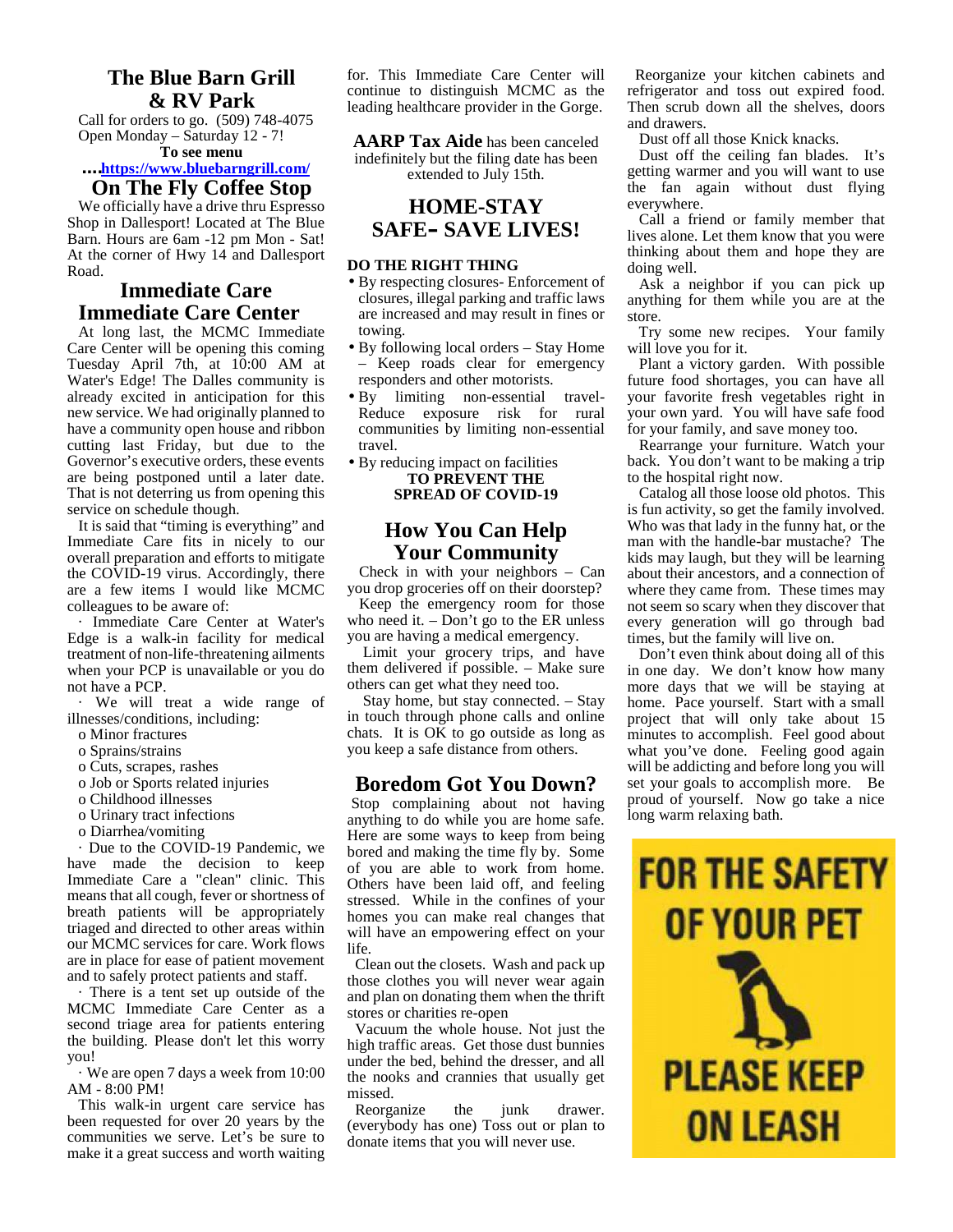# **Dallesport-Murdock Community Calendar**<br>Dallesport-Murdock Fire Dept. KCFD#6 Dallesport-Murdock Community Council

**630 Central Ave. P.O. Box 215 767-1252 136 6th Ave. P.O. Box 8**

**Dallesport-Murdock Community Council** 

**Post Office hours are 8am-2pm M-F Sat. 7:30am-11:00 for package pick up only Phone 767-1577**

|                                                                                                                                                      |                           |                                                                                                                                    | <b>May 2020</b>                                                                                                                                                       |                                                                         |                                                                                          |                                                                                                        |
|------------------------------------------------------------------------------------------------------------------------------------------------------|---------------------------|------------------------------------------------------------------------------------------------------------------------------------|-----------------------------------------------------------------------------------------------------------------------------------------------------------------------|-------------------------------------------------------------------------|------------------------------------------------------------------------------------------|--------------------------------------------------------------------------------------------------------|
| <b>Sun</b>                                                                                                                                           | <b>Mon</b>                | Tue                                                                                                                                | <b>Wed</b>                                                                                                                                                            | <b>Thu</b>                                                              | Fri                                                                                      | <b>Sat</b>                                                                                             |
| <b>AA Meetings</b><br><b>Wednesdays and</b><br><b>Sundays 7pm</b><br><b>Lyle School</b><br>Library<br>625 Keasey<br>360-870-3321<br><b>Cancelled</b> |                           |                                                                                                                                    |                                                                                                                                                                       |                                                                         | <b>Senior</b><br><b>Advisory</b><br><b>Meeting</b><br><b>Cancelled</b><br><b>May Day</b> | 4<br><b>First Saturday</b><br><b>Breakfast</b><br><b>Lyle Lions</b><br><b>Club</b><br><b>Cancelled</b> |
| $\overline{\mathbf{3}}$<br>Nurse's<br><b>Week</b>                                                                                                    | 4                         | l5<br><b>National</b><br>Teacher's<br>Day<br><b>Cinco de Mayo</b>                                                                  | 6                                                                                                                                                                     | 7                                                                       | 8<br>V-E-Day                                                                             | 9                                                                                                      |
| 10<br><b>Mother's Day</b>                                                                                                                            | 11                        | 12<br><b>Senior Lunch</b><br>Lyle<br><b>Cancelled</b>                                                                              | 13 Fire Dist.<br><b>Biz Meeting</b><br><b>Commissioners</b><br><b>Meeting</b><br><b>Water Dist.</b><br><b>Meetings</b><br><b>Cancelled</b><br>Bookmobile<br>Cancelled | 14<br><b>Community</b><br>Council<br><b>Meeting</b><br><b>Cancelled</b> | 15                                                                                       | 16<br><b>Armed Forces</b><br><b>Day</b>                                                                |
| 17<br><b>National</b><br><b>Police</b><br><b>Week</b>                                                                                                | 18                        | 19<br><b>Senior Lunch</b><br>Lyle<br><b>Cancelled</b>                                                                              | $ 20\rangle$                                                                                                                                                          | 21                                                                      | 22                                                                                       | 23                                                                                                     |
| $\overline{24}$<br><b>Emergency</b><br><b>Medical</b><br><b>Services</b><br><b>Week</b>                                                              | 25<br><b>Memorial Day</b> | 26<br><b>Senior Lunch</b><br>Lyle<br><b>Cancelled</b>                                                                              | 27<br>Bookmobile<br>Cancelled                                                                                                                                         | 28                                                                      | 29                                                                                       | 30                                                                                                     |
| 31                                                                                                                                                   |                           | posted on the Facebook "Dallesport Neighbors" page, or you can call the<br>event numbers to see if the event will be taking place. |                                                                                                                                                                       |                                                                         |                                                                                          | All meetings are cancelled at the time of this printing. Any changes will be                           |